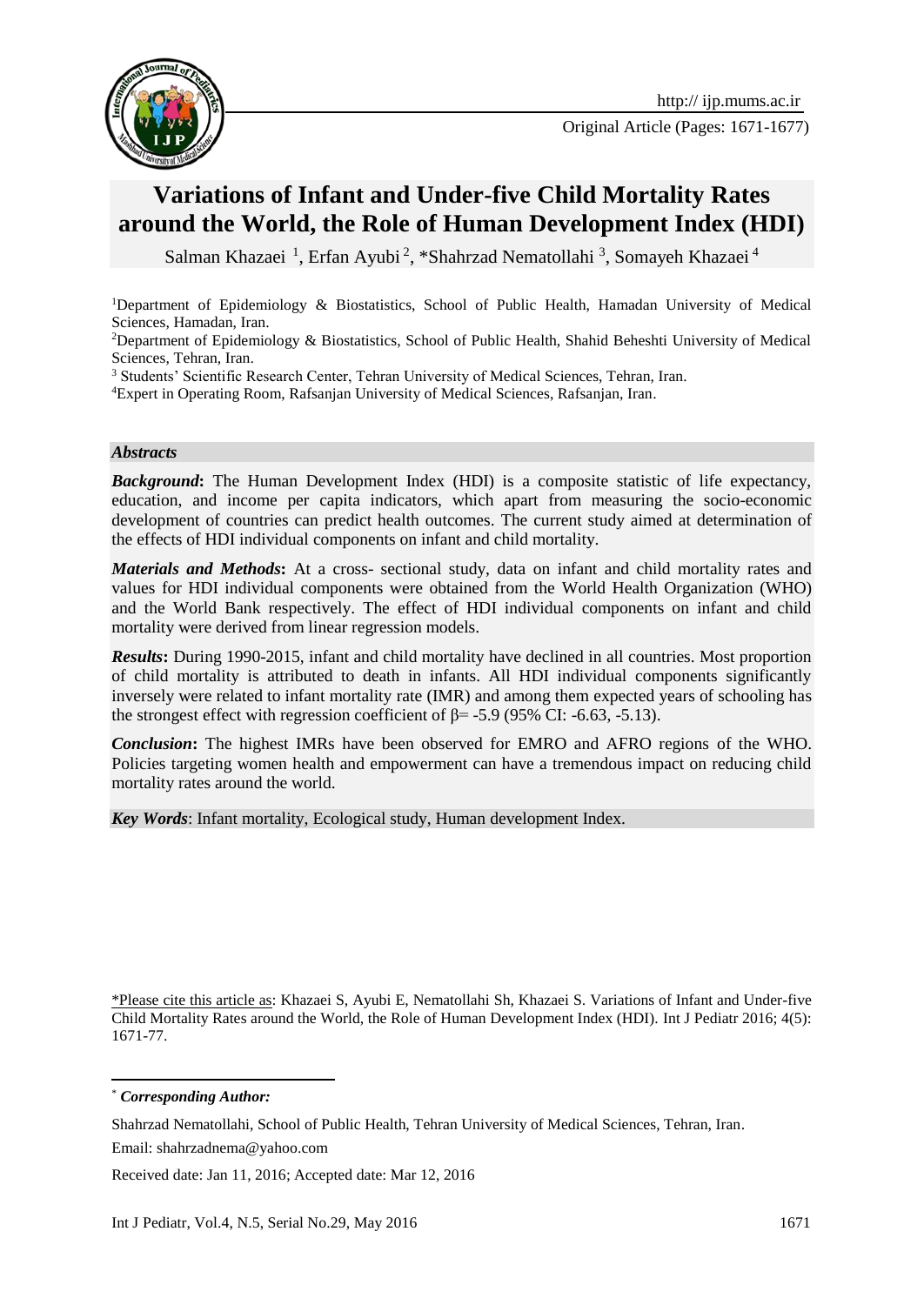### **1- INTRODUCTION**

The 20th century had experienced two dramatic changes including the rapid economic growth and plummeted human mortality rates down. Life expectancies doubled, entailing major immediate improvements in human welfare, dramatic declines in fertility and, consequently, transformations of the age structures of populations and their economic environment [\(1\)](#page-5-0). It is now clear that health (measured by life expectancy or different mortality rates) is an important determinant of economic growth, while economic growth encourages further accumulation of health capital [\(2\)](#page-5-1). Among different health indicators, child and infant mortality rates are major contributors to the overall global mortality. They also are one of the most important indicators for maternal health, quality and access to medical care, public health practices, and especially socioeconomic conditions [\(3\)](#page-5-2). It is well established that infant mortality has been observed more frequently among low socioeconomic status communities [\(4,](#page-5-3) [5\)](#page-5-4).

In addition, the World Health Organization's Commission on Macroeconomics and Health also clarified that health directly affects economic development through human capital (such as education, job training, physical and cognitive development) and corporate capital (organizing of the labor force, investment opportunities). Therefore, in the process of economic development, the positive association between health and economic growth seems to be an intuitive one [\(6\)](#page-5-5). A series of panel studies have shown that mortality is procyclical with respect to the business cycle which means that mortality rates tend to increase/ decrease during economic expansion (contraction) [\(7,](#page-5-6) [8\)](#page-5-7). Research has also shown that higher levels of inequality in income among nations, states are associated with higher mortality [\(9\)](#page-5-8). Having investigated economic growth

associated with mortality rates [\(8,](#page-5-7) [10,](#page-5-9) [11\)](#page-5-10), unequal distribution of Human Development Index (HDI) has not been investigated yet. HDI is comprised of three components namely education, life expectancy and gross national income (GNI) with ranges between 0 to 1, and is appropriate for defining socio-economic status of the societies [\(12\)](#page-5-11). This study aimed to identify the variations in infant and under-five mortality rates by HDI levels among world countries.

# **2- MATERIALS AND METHODS**

# **2-1. Study design**

This is a cross- sectional study on the relation between infant mortality rates (IMR) and child mortality rates with the Human Development Index. Data on mortality rates of countries for year 2015 were obtained from World Health Organization (WHO) available at: http://www.who.int/gho/child\_health/mort ality/neonatal\_infant\_text/en/. Data about the HDI and its components were obtained from the World Bank Report 2015 available at: at: http://databank.worldbank.org/data/reports .aspx.

# **2-2. Data analysis**

The analysis was carried out according to 6 regions of WHO' namely: Africa (AFRO), Americas (PAHO), South East Asia (SEARO), Europe (EURO), Eastern Mediterranean (EMRO), and Western Pacific (WPRO). All the analysis were done using components of HDI including: Life Expectancy at Birth, Mean and expected Years of Schooling, and Gross National Income. All countries were stratified into four categories by HDI. Comparisons among HDI categories (very high, high, medium, and low) were done with One-way ANOVA. All analyses were conducted at 0.05 using Stata software version 12 (StataCorp, College Station, Texas, USA).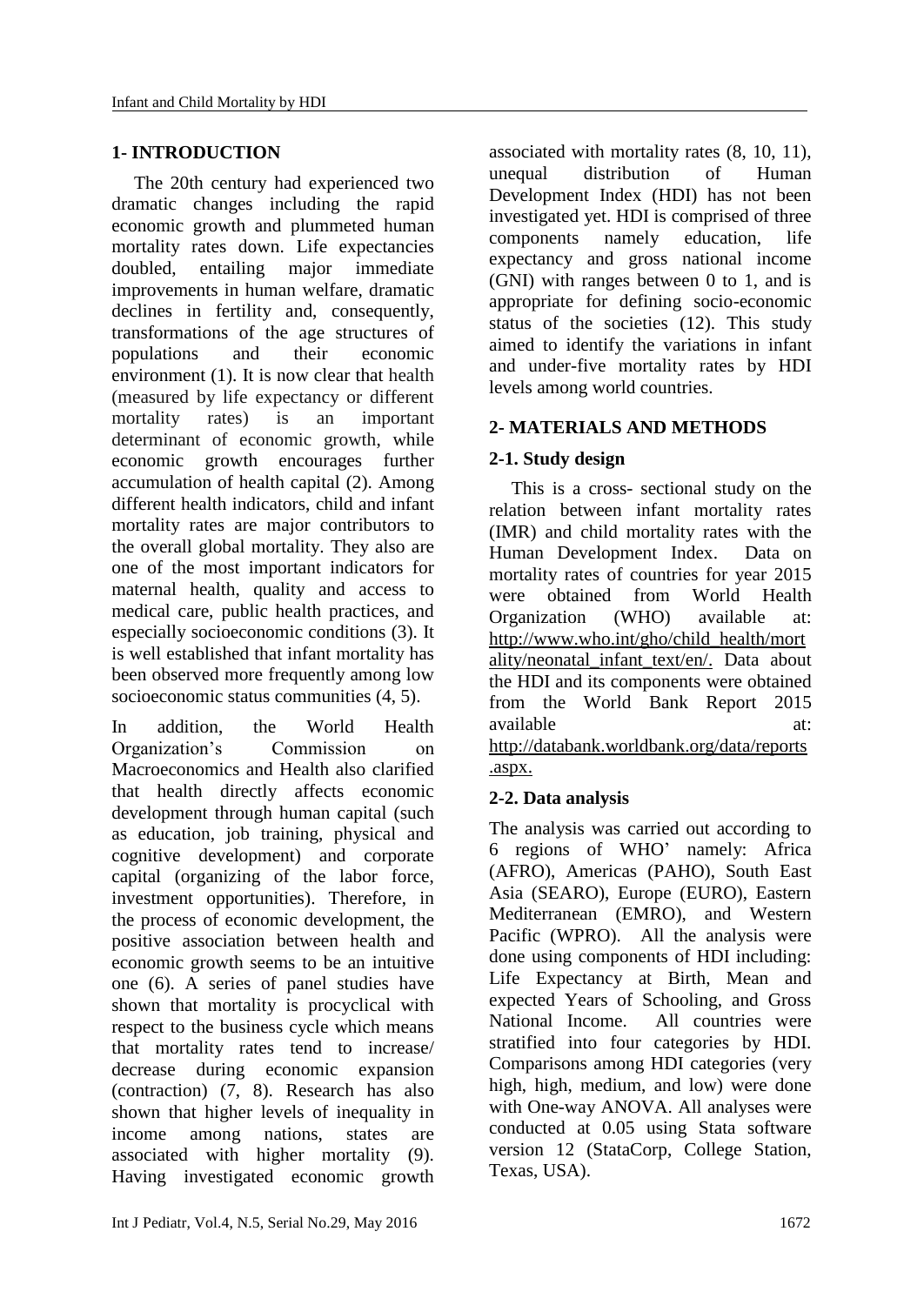### **3- RESULTS**

Overall 181 countries were included in our analysis. According to World Health Organization, the infant mortality rates (per 1000 live births) for AFRO, PAHO,

SEARO, EURO, EMRO and WPRO were: 28, 6.6, 24.3, 6, 26.6 and 6.7 respectively. In compared to 1990, in all parts of the world, IMR has declined dramatically (**Figure.1**).



**Fig. 1:** Comparison of Infant mortality rate according to all WHO regions (1990 & 2015)

**Figure.2** shows different causes of death in infants and children under-five. Pneumonia was the main cause of death in

respective age groups. Moreover, intrapartum related complications were comprised as the second cause of death.



**Fig. 2:** Percentages of causes of death among children's under-five globally, 2015

In 2015, the level of HDI were labeled as *very high* in 12 countries, *high* in 34 countries, *moderate* in 104 countries, and *low* in 31 countries. The mean and

standard deviation (SD) of the IMR in respective categories of HDI were 3.3 (0.3), 4.32 (0.44), 23.15 (1.68), 55.4  $(2.87)$ , respectively  $(P-value<0.001)$ . In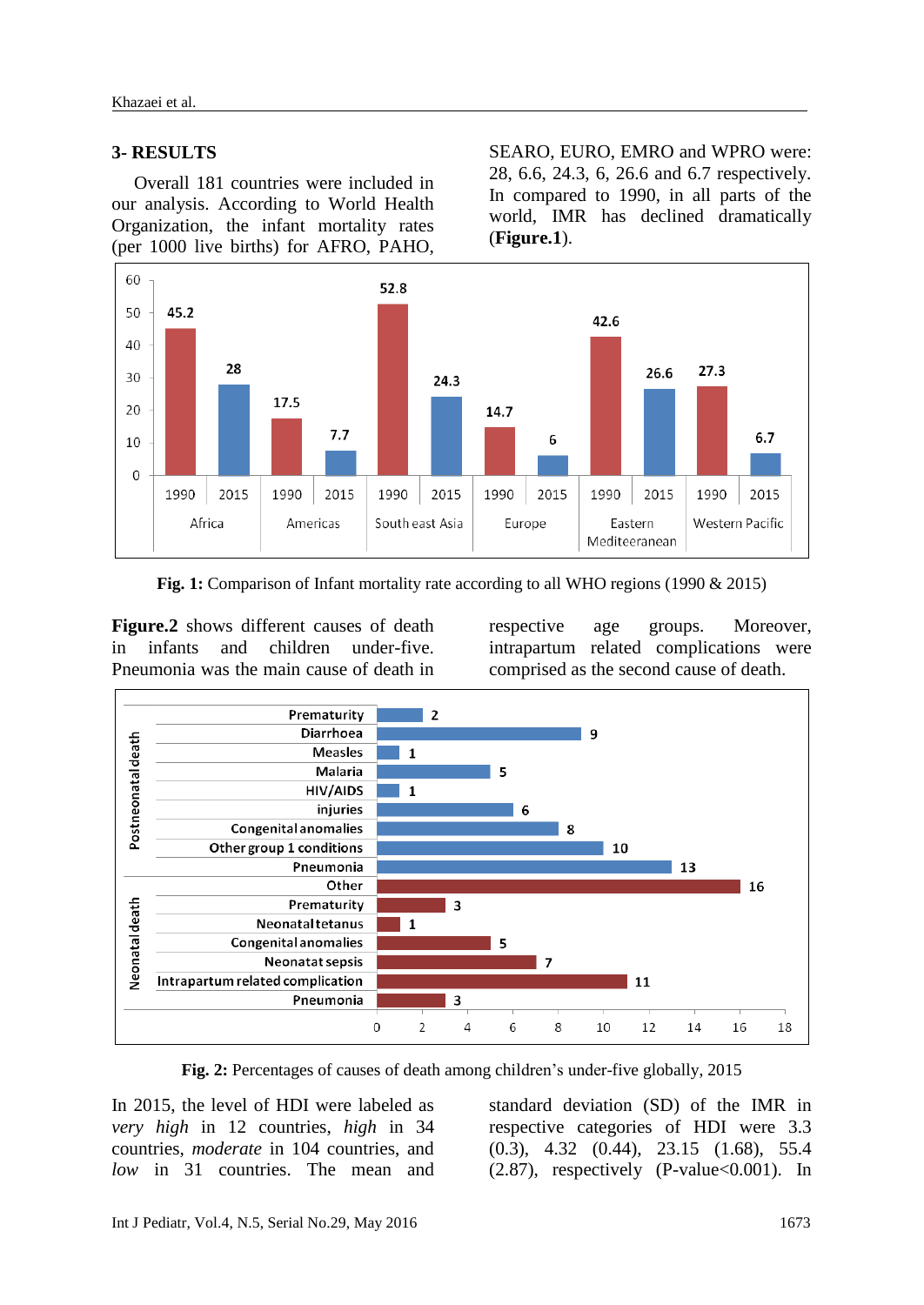addition, the portion of under-five mortality rate attributable to IMR ranged

from 35% in AFRO to 54% in WPRO (**Figure.3**).



**Fig. 3:** Proportion of infant deaths in under-five mortality rates globally, 2015

All HDI components were found to have significantly negative effects on IMR while Total Fertility Rate (TFR) showed the opposite. Regression coefficients of HDI components with respective 95% Confidence Intervals (CI) on IMR are presented in **(Table.1)**. The results showed that for every 1 unit increase in life expectancy at birth, mean years of schooling, gross national income per 1000 capita and expected years of schooling the levels of IMR will decrease by -2.28, -5.36, -0.7, -5.7 and -5.9 respectively. However for increase 1 unit in TFR, the level of IMR will increase by 13.

| <b>HDI</b> components                 | в       | <b>CI</b>        | P-value |
|---------------------------------------|---------|------------------|---------|
| Life expectancy at birth              | $-2.28$ | $(-2.44, -2.12)$ | < 0.05  |
| Mean years of schooling               | $-5.36$ | $(-6.07, -4.66)$ | < 0.05  |
| Gross national income per 1000 capita | $-0.7$  | $(-0.86, -0.54)$ | < 0.05  |
| Expected years of schooling           | $-5.9$  | $(-6.63, -5.13)$ | < 0.05  |
| Total fertility rate (TFR)            | 13      | (11.68, 14.32)   | < 0.05  |

#### **4- DISCUSSION**

This ecological study highlighted the relationships between countries development levels and infant and child mortality rates. The results showed that infants and child mortality rates have declined in all countries around the world during 25 years period (1990-2015).

Variations in HDI components can influence IMRs. French stated that 41% reduction in under-five mortality based on Millennium Development Goals (MDGs) is not only due to more healthcare or public health interventions but is driven by a coincidental burst of economic growth [\(13\)](#page-5-12). The rate of infant mortality for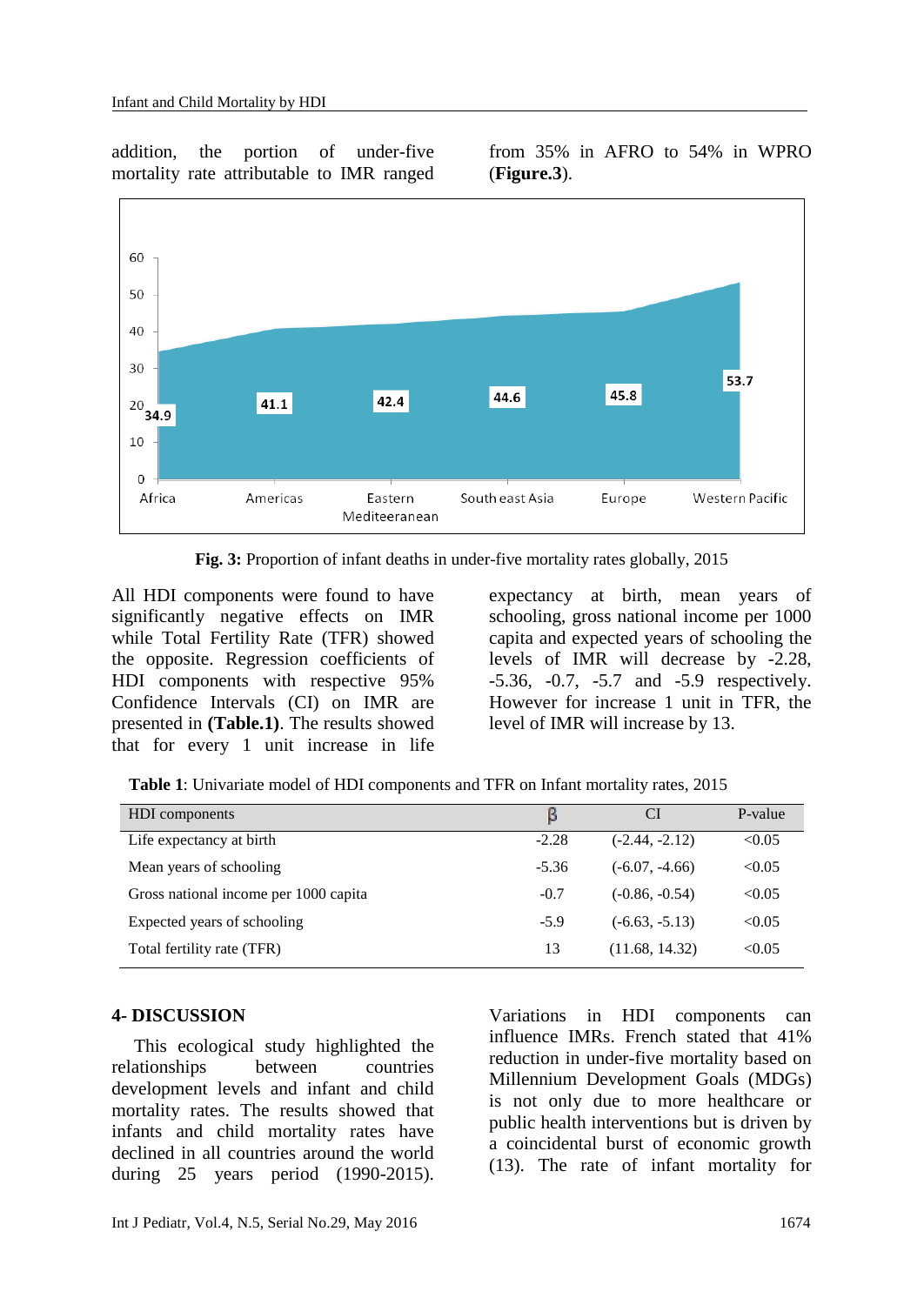Europe and Americas (6/1000 and 6.6/1000) are similar to what that Organization for Economic Cooperation and Development (OECD) reported for year 2011. They documented that nearly all nations of Central and Eastern Europe except for United Kingdom (UK) and Luxembourg had IMRs below 5.0 per 1000 live births [\(14\)](#page-5-13).

We found that there was an inverse relationship between IMRs and HDI components levels in the world, such that lowest mean of IMRs belonged to very high HDI levels and vice versa. This finding can be considered from different aspects. The **first**, women in wealthy nations have been empowered [\(10\)](#page-5-9). The literature showed that three measures of women empowerment including the level of education, participation in household decisions and autonomy in movements contribute significantly to the reduction of infant mortality [\(15,](#page-5-14) [16\)](#page-5-15). The **second**, the role of income inequality in mortality differences around the world worth further explanation [\(17\)](#page-5-16). Several studies have shown that income inequality is indeed a predictor of a variety of measures of population health including mortality [\(11\)](#page-5-10). The underlying theory is that concentration of economic resources at the top of the income distribution may lead to decline in social capital and cohesion of political power [\(18\)](#page-5-17). In turn, the cascade of social and economic changes create stressful conditions which may lead to non-healthy behaviors mostly manifested through markers such as low-birth weight or infant mortality [\(19,](#page-5-18) [20\)](#page-6-0). However, inequality and health outcomes are not tidy correlated at the population-level among the wealthy nations. Most of the body literature regarding income inequality came from cross-sectional studies which shed light on the problem of confounding variables[\(21\)](#page-6-1).

**The third**, economic cycles which contain growth and recession periods in least developing countries play a crucial part in

child mortality. A decrease in GDP per capita entails a significant rise in child mortality rates, whereas an increase may not have a significant affect[\(22\)](#page-6-2).

**The forth**, social inequalities in infant mortality are more pronounced among countries in the North Africa and West Asia, where countries have the highest rates of infant mortality (IMR: 28/1000 live births). Social inequalities specifically lower ages of the mother and short birth intervals are generally higher in developing and under-developed countries than other regions of the world [\(23,](#page-6-3) [24\)](#page-6-4).

Although reducing infant mortality has been a major objective of national governments and international organizations over the last decades, there is a growing call to address not only average population levels, but also inequalities in child health [\(25\)](#page-6-5). Understanding the sources of these inequalities is an important next step. Our results suggest that both policies to support completion of secondary education by girls and to reduce early marriage of girls are applicable for low-income households [\(23\)](#page-6-3). Further studies aimed at identifying factors explaining social inequalities in teenage pregnancy may help to inform appropriate policies to reduce this risk factor among the poor.

# **4-1. Limitation**

 This study has several limitations, the most important being the aggregated nature of the data that did not allow inclusion of socio-economic variables at the individual level. Furthermore, differences in coding diagnoses and procedures between countries posed another important limitation. Additionally, we are aware that the existing dynamic relationship between health progress and economic growth may be confounded by social, cultural, and lifestyle, and other economic factors [\(8\)](#page-5-7). Despite a number of limitations, our study provides evidence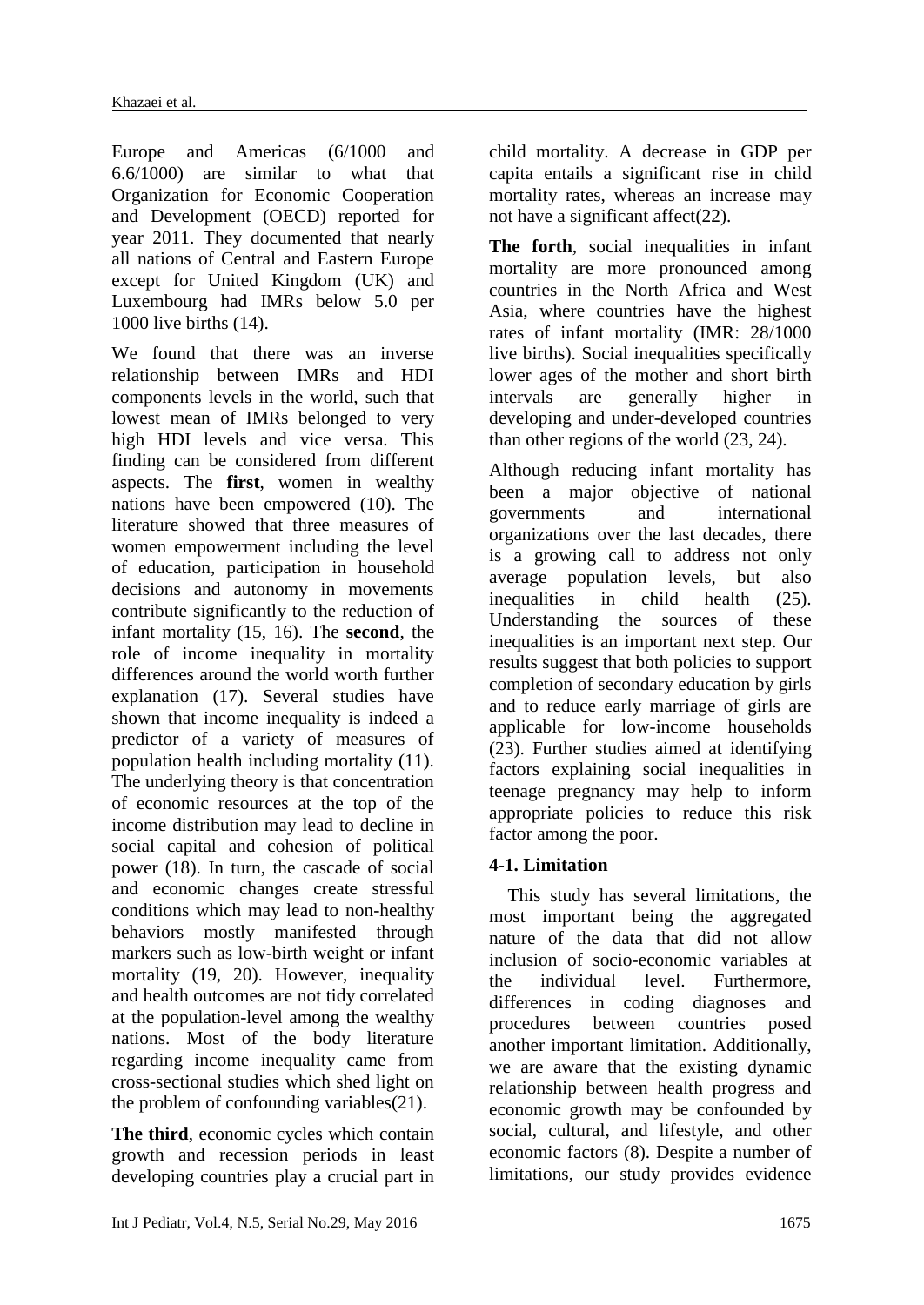from a large and relatively cheap source of real world data on major determinants of mortality.

# **5-CONCLUSION**

We found that infant mortality entails a great portion of under-five mortality rates in countries with moderate and low HDI levels. The highest IMRs have been observed for EMRO and AFRO regions of the WHO. Most of deaths in under-five children around the world can be attributable to infections and intrapartum complications. Policies targeting women health and empowerment can have a tremendous impact on reducing child mortality rates around the world.

### **6- CONFLICT OF INTEREST**: None.

### **7- ACKNOWLEDGMENTS**

This paper used data from the WHO and the World Bank.

### **8- REFERENCES**

<span id="page-5-0"></span>1. Jamisona DT, Murphy SM, Sandbuca ME. Why has under-5 mortality decreased at such different ratesin different countries?. Journal of Health Economics. 2016;48:16-25.

<span id="page-5-1"></span>2. Barro RJ. Health and economic growth. Ann Econ Financ Soc AEF. 2013;14(2):329–66.

<span id="page-5-2"></span>3. MacDorman MF, Mathews TJ. Recent Trends in Infant Mortality in the United States. NCHS Data Brief. 2008;9: 1-7.

<span id="page-5-3"></span>4. Guildea ZE, Fone DL, Dunstan FD, Sibert JR, PH. C. Social deprivation and the causes of stillbirth and infant mortality. Arch Dis Child. 2001;84:307-10.

<span id="page-5-4"></span>5. Vakili R, Emami-Moghadam Z, Khademi G, Vakili S, Saeidi M. Child Mortality at Different World Regions: A Comparison Review. Int J Pediatr 2015;3(4.2):  $809 - 16$ .

<span id="page-5-5"></span>6. World Health Organization. Macroeconomics and health: investing in health for economic development. Geneva. WHO. 2001. Available at: [http://www.who.int/iris/handle/10665/42463.](http://www.who.int/iris/handle/10665/42463)

7. Ruhm CJ. A healthy economy can break your heart. Demography 2007; 44(4):829–48.

<span id="page-5-7"></span>8. Chen WY. Health progress and economic growth in the USA: the continuous wavelet analysis. Empir Econ 2015:1-25.

<span id="page-5-8"></span>9. Wolfson M, Kaplan G, Lynch J, Ross N, Backlund E. Relation between income inequality and mortality: empirical demonstration. BMJ 1999;319:953–7.

<span id="page-5-9"></span>10. Asandului M, Pintilescu C, Jemna D, Viorica D. Infant Mortality and the socioeconomic conditions in the CEE countries after 1990. Transformation in Business & Economics 2014;13(3C):555-65.

<span id="page-5-10"></span>11. Kennedy BP, Kawachi I, Prothrow-Stith D. Income distribution and mortality: cross sectional ecological study of the Robin Hood index in the United States. BMJ 1996;312(7037):1004-7.

<span id="page-5-11"></span>12. Alkire S. Human Development: Definitions, Critiques, and Related Concepts, Background paper for the 2010 Human Development Report. UK: UNDP; 2010.

<span id="page-5-12"></span>13. French D. Did the Millennium Development Goals Change Trends in Child Mortality? Health economics. 2015.

<span id="page-5-13"></span>14. OECD, 2011-2013. Infant Mortality in the OECD Nations.

<span id="page-5-14"></span>15. Belayet H. Women empowerment and infant mortality in Bangladesh. Applied Economics 2015;47(51):5534-47.

<span id="page-5-15"></span>16. Khodaee Gh, Khademi Gh, Saeidi M. Under-five Mortality in the World (1900- 2015). Int J Pediatr 2015;3(6.1):1093-95.

<span id="page-5-16"></span>17. Rodgers GB. Income and inequality as determinants of mor-tality: an international cross-section analysis. Population Studies 1979;33:343–51.

<span id="page-5-17"></span>18. Wilkinson RG, Pickett KE. The problems of relative deprivation: why some societies do better than others. Soc Sci Med 2007;65(9):1965-78.

<span id="page-5-18"></span><span id="page-5-6"></span>19. McEwen BS, Gianaros PJ. Central role of the brain in stress and adaptation: links to socioeconomic status, health, and disease. Ann N Y Acad Sci 2010;1186(1):190-222.